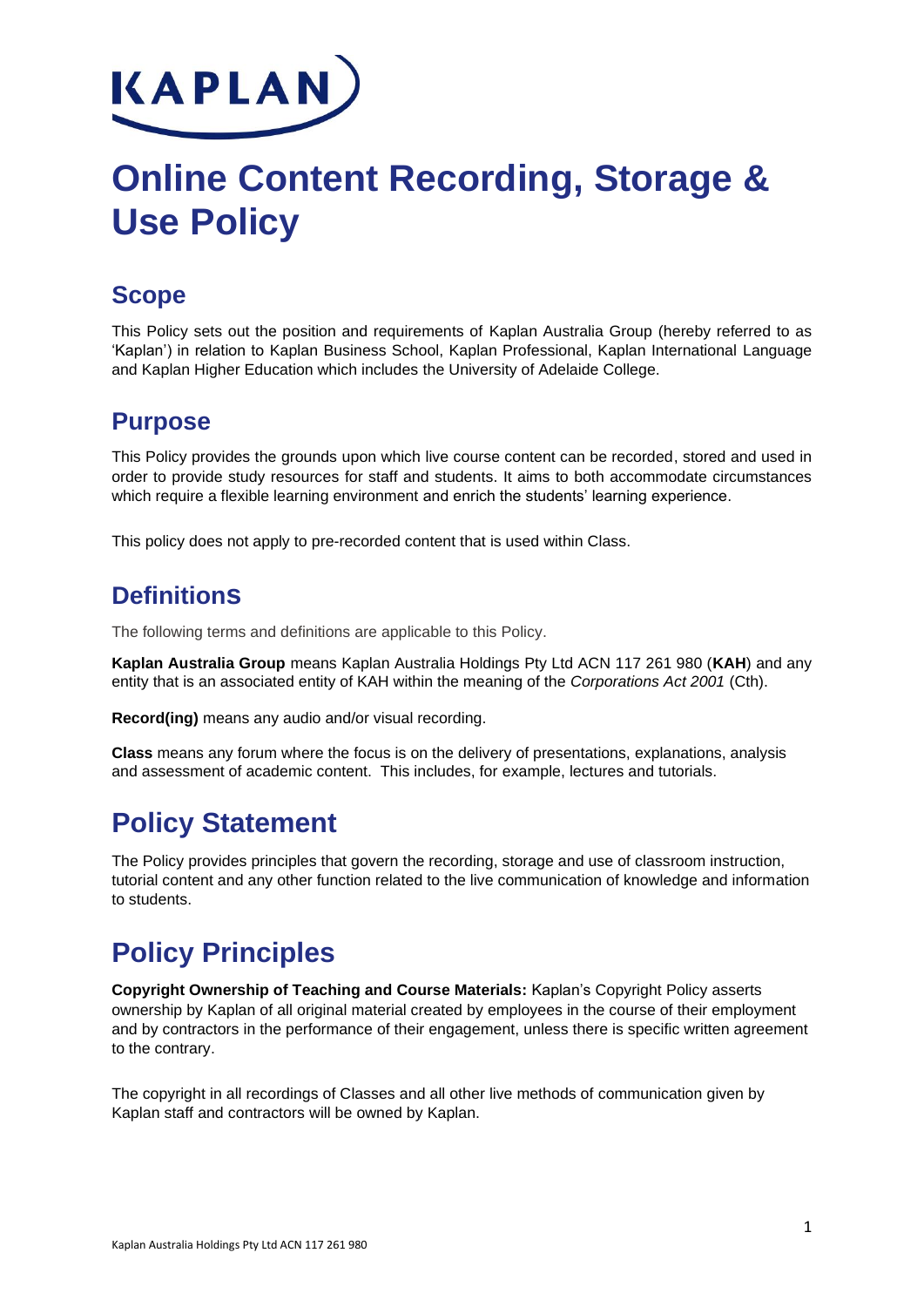

Staff must always ensure appropriate permission is obtained prior to the use and subsequent recording of any third party copyrighted material. If a staff member does not have appropriate permission to include particular copyrighted material in the recording of a Class, the staff member must pause the recording while displaying or using that material during the Class.

#### **Permitted Use**

Students:

- may download and watch, or may stream, a recording of a Class solely for the purpose of personal study for a subject in which they are enrolled;
- must not otherwise copy, distribute or publish all or part of a recording of a Class; and
- may take notes from a recording of a Class solely for the purpose of personal study for a subject in which they are enrolled.

Staff:

- may download and watch, or may stream, a recording of a Class solely for the purposes of their employment; and
- must not otherwise copy, distribute or publish all or part of a recording of a Class.

#### **Recording of Class Delivery**

Kaplan recognises that the recording of Classes can provide an alternative or supplementary study resource for staff and students by accommodating circumstances which require a more flexible learning environment or a more enriching learning experience.

Kaplan supports the use of capture recording software and has adopted the use of such software to facilitate the delivery of Classes online, the recording of Classes for access by students outside timetabled schedules, and access to staff for the purpose of academic support and coaching.

Kaplan will advise staff of the capture recording software in use, though it must be noted the approved platform/s may change over time.

Staff must always be open with students about the fact that Classes are being recorded and must never attempt to conceal the fact that recording is occurring.

#### **Access and Equity**

Kaplan recognises compliance with relevant disability standards and legislation may necessitate the recording of Class content. This recognition also aligns with Kaplan's Diversity, Inclusion and Equity policy to create equivalent opportunities for academic success.

#### **Quality of Recordings**

When recording a Class, Kaplan will endeavour to produce a high-quality recording. However due to the limitations of technology and other practical considerations, this is not always possible. Kaplan does not guarantee that any recording it makes of a Class will be of high quality.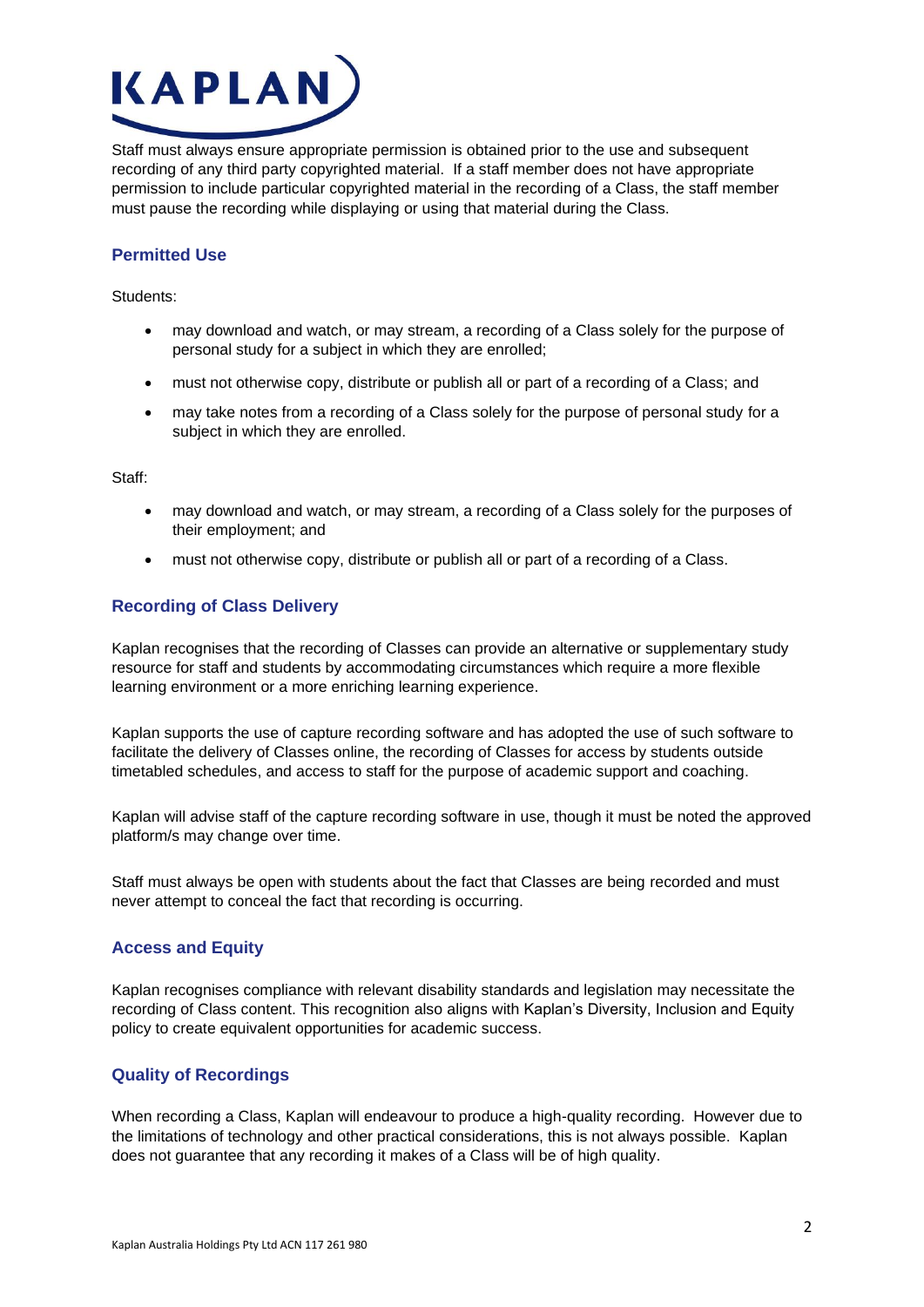

## **Guiding Procedures**

#### **Student Recording of Classes**

Where the recording of Class delivery is not provided by Kaplan using capture recording software, students enrolled in the relevant subject may request permission to record the Class based on special consideration such as physical impairment, learning difficulties or language barriers. This request must be made via email to Kaplan before the commencement of the recording.

Students are not permitted to record any Class on behalf of absent students.

Kaplan approval by email will be given on the basis that the student undertakes to:

- video record the Class presenter only; class members must not be video recorded;
- not provide the recorded material to any other person;
- not upload the recording to any platform from which it can be accessed, either intentionally or inadvertently, by another individual; and
- destroy the recorded material at the completion of study for that subject.

The student must provide by return email, agreement to these undertakings before the commencement of the recording and must comply with these undertakings.

If the above steps are not taken, a student is not permitted to record a Class.

#### **Guest Presenters**

A guest presenter must be advised, in advance, of any intention to record their content delivery. Their acknowledgement must be obtained in writing as evidence of their consent. The consent form should be safely stored in a retrievable data storage facility.

If the guest presenter does not grant permission to be recorded, recording must either be stopped or paused for the duration of their presentation.

#### **Data Retention**

Recordings will be archived for access in future study periods. Such use can be exercised for the duration that the recording is stored on a Kaplan platform such as the learning management system (LMS), website or content management system.

Recordings that attract certain restrictions will be deleted at the end of the study period for which the recordings apply.

Staff members must not keep copies of recordings in their email accounts or in other personal file locations.

When no longer relevant or current, archived recordings will be deleted after 12 months.

If a guest presenter is recorded, the member of staff who engaged the services of the guest presenter is responsible for providing them with either the link to the recording or the file upon request, for the sole purpose of the guest presenter viewing the recording.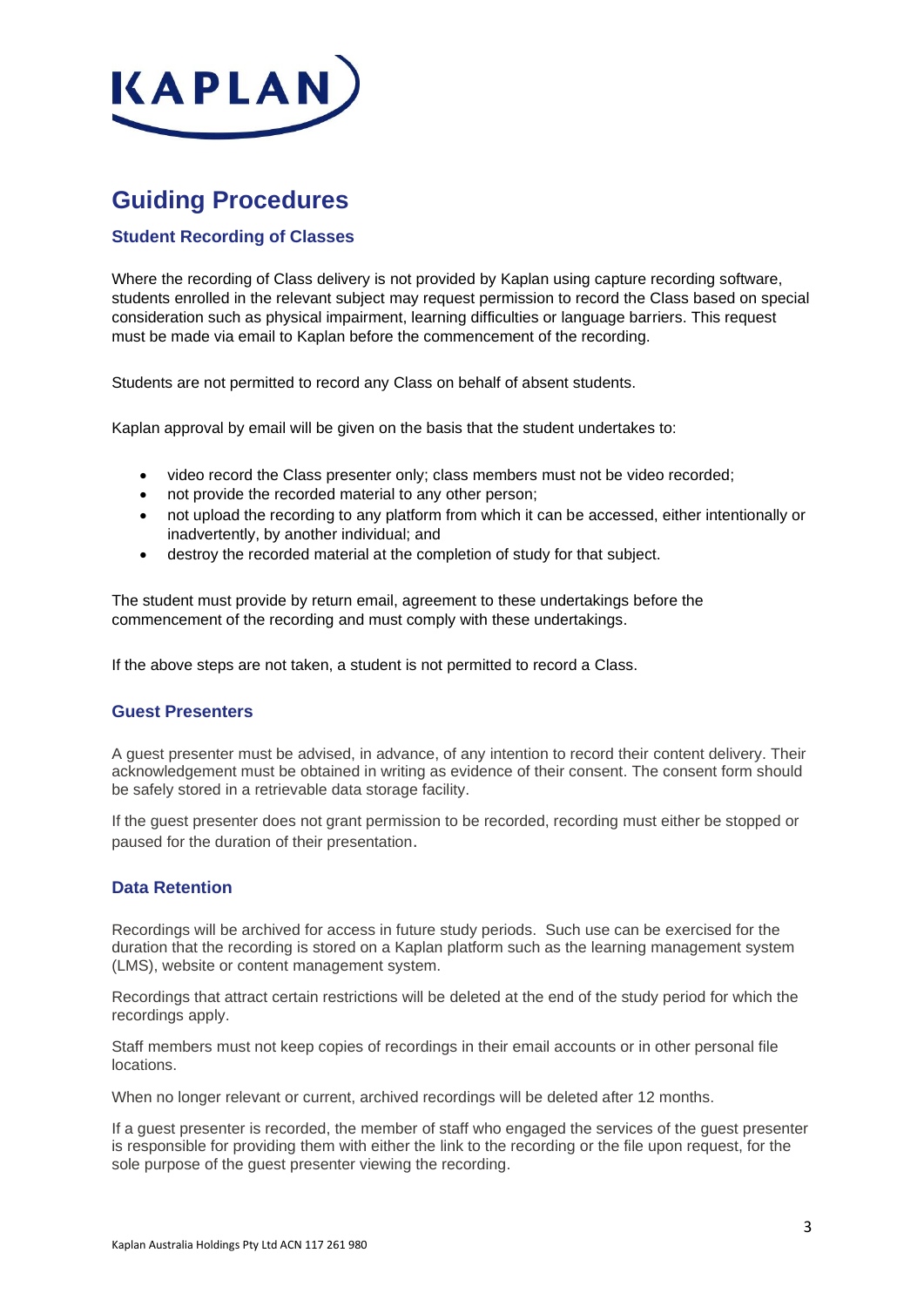

Upon signing Kaplan's enrolment terms and conditions a student authorises the retention of the student's photo image for identification purposes and the student consents to the use of any photographs, voice and video recording taken of the student during the recording of Classes (including by other students) or for promotional or marketing purposes, in print and/or online, at any time without further consent or notification.

Any student who does not wish to be recorded should advise Kaplan at the time of the photographing, voice or video recording of their wish not to participate, in relation to recording of online Classes the student should not turn on the video camera, should remain on mute and use the chat functionality to participate in the Class.

#### **Privacy Statement**

When a Class is recorded, the recording may capture personal information about students participating in the Class including their name and image. This information may be hosted by Kaplan's service providers such as the provider of its LMS platform.

The Kaplan Privacy Policy, available at [https://www.kaplan.edu.au/privacy-policy/,](https://www.kaplan.edu.au/privacy-policy/) contains information about how an individual can seek access to and correction of the personal information Kaplan holds about them, how the individual may complain about a privacy breach and how Kaplan will deal with such a complaint.

## **Relevant Legislation**

Kaplan operates under strict laws and regulations. Policies and procedures are in place to ensure compliance with such laws. Below is the most relevant legislation which applies to this policy:

- Copyright Act 1968 (Cth)
- Disability Discrimination Act 1992 (Cth)
- Disability Standards for Education 2005
- Privacy Act 1988 (Cth)

### **Related Policies**

This Policy should be read in conjunction with the following Kaplan policies available on Kaplan's Intranet and Kaplan school websites:

- Kaplan Copyright Policy
- Kaplan Diversity, Inclusion and Equity Policy
- Kaplan Privacy Policy